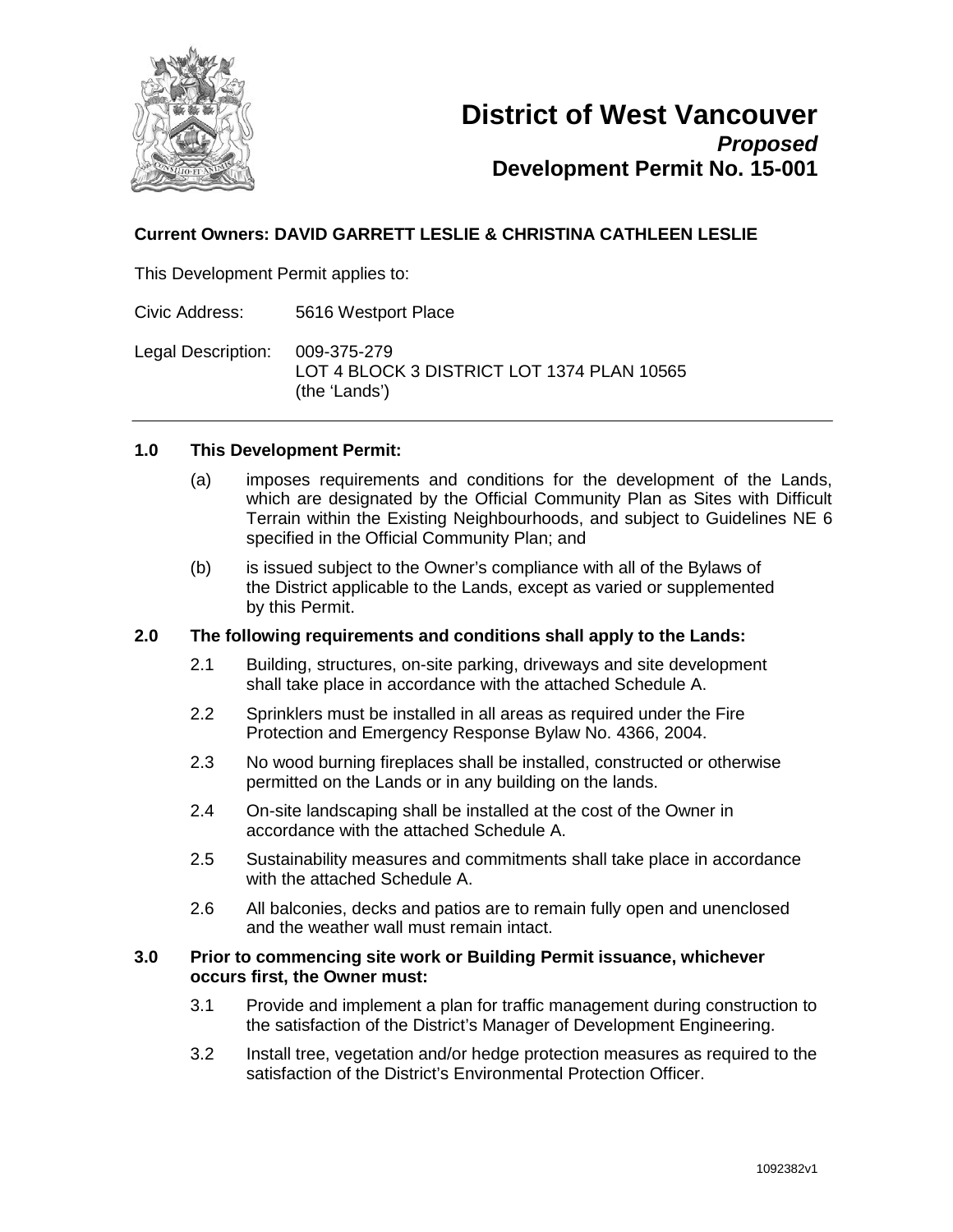3.3 Submit a "Sediment and Erosion Plan" to the District's Environmental Protection Officer for approval, and the owner shall be responsible for maintaining, reparing and implementation of the sediment control measures.

## **4.0 Prior to Building Permit issuance:**

- 4.1 Provide engineering civil drawings detailing works, including but not limited to:
	- (a) storm water management measures;
	- (b) site service connections;
	- (c) new boulevard plan along the frontage of the site including curbs, sidewalk and grading plan (where required); and
	- (d) repaving of Westport Road along the frontage of the Lands (if required),

must be submitted for acceptance, and security provided for the due and property completion of the engineering works, all to the satisfaction of the District's Manager of Development Engineering.

### **5.0 Security for Landscaping**

- 5.1 Within 60 days of issuance of a Building Permit, security for the due and proper completion of the landscaping set forth in section 2.4 of this development permit shall be provided in the amount of \$10,000.00 to the District in the form of cash or unconditional, irrevocable auto-renewing letter of credit issued by a Canadian chartered bank or credit union (the "Landscape Deposit").
- 5.2 No occupancy shall be issued nor will any other final approvals will be given until the landscaping set forth in section 2.4 of this development permit is substantially completed in accordance with section 5.3 of this development permit or until a security deposit for the due and proper completion of the landscaping set forth in section 2.4 of this development permit is provided for any outstanding works or deficiencies.
- 5.3 Release of the Landscape Deposit:
	- (i) Following installation of the landscaping set forth in section 2.4 of this Development Permit and upon receipt of a certified letter or report by a Landscape Architect in good standing with the British Columbia Society of Landscape Architects to the District that:
		- a. the landscaping has been installed substantially in accordance with section 2.4 of this Development Permit; and
		- b. any variations that may have been undertaken to the landscaping set forth in section 2.4 of this Development Permit are clearly identified, including but not limited to:
			- i. any adjustments to retaining walls,
			- ii. changes to the mixture or sizes of any plant materials or trees,
			- iii. completion of any off-site or boulevard works,
			- iv. any areas that received alternative treatment,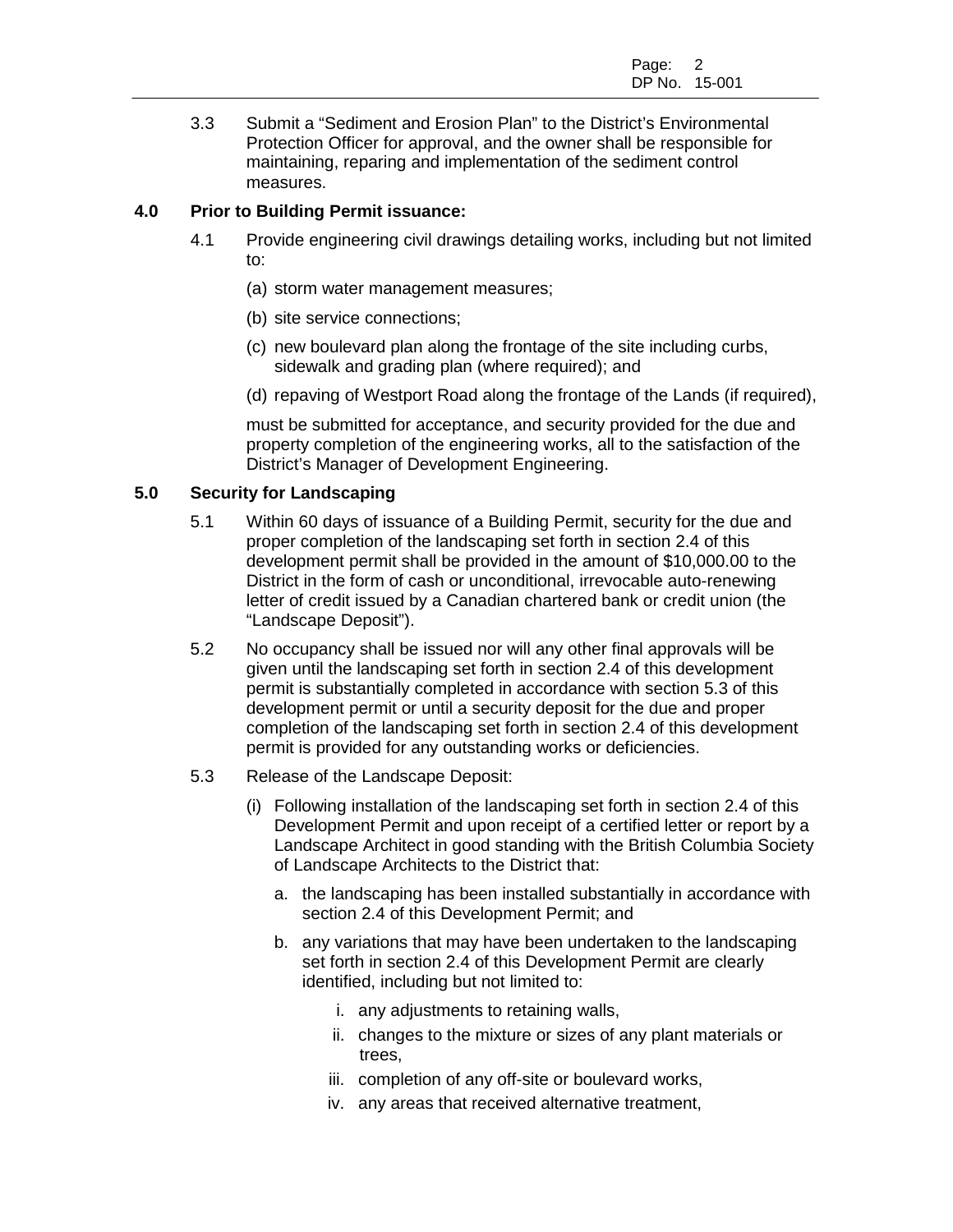- v. any paving changes, or
- vi. any other additional or omitted plantings or alterations,

together with a clear rationale and explanation thereof and that a final review with the landscape contractor has been completed and provision of the date when this final review was completed on, and that it is noted if there are any outstanding landscape items that need attention, and confirm that the installed landscape is complete, the District will release 80% of the initial value of the Landscape Deposit. The remaining 20% of the initial value of the Landscape Deposit shall be retained by the District as a warranty deposit (the "Warranty Deposit") to ensure successful installation of the landscaping.

- (ii) After a minimum of a one-year period following certification that the landscaping set forth in section 2.4 has been completed, and upon final certification by a Landscape Architect in good standing with the British Columbia Society of Landscape Architects, the District will release the Warranty Deposit.
- (iii) In the event that the landscaping is not completed as provided for in this Permit, the District may, at its option, enter upon, carry out and complete the landscaping so as to satisfy the terms of the Development Permit, and recover the costs of doing so from the security deposited, including the costs of administration and supervision.
- 6.0 This Development Permit lapses if the work authorized herein is not commenced within 24 months of the date this permit is issued.

In the event the Owner is delayed or interrupted or prevented from commencing or continuing the development by reason of any Act of God, labour unrest (including strike and lockouts), weather conditions or any similar cause reasonably beyond the control of the Owner, the time for the completion of the work shall be extended for a period equal to the duration of the contingency that occasioned the delay, interruption or prevention, provided that the commercial or financial circumstances of the Owner shall not be viewed as a cause beyond the control of the Owner.

THE COUNCIL OF WEST VANCOUVER APPROVED THIS PERMIT BY RESOLUTION PASSED ON  $, 2016.$ 

MAYOR

MUNICIPAL CLERK

\_\_\_\_\_\_\_\_\_\_\_\_\_\_\_\_\_\_\_\_\_\_\_\_\_\_\_\_\_\_\_\_\_

\_\_\_\_\_\_\_\_\_\_\_\_\_\_\_\_\_\_\_\_\_\_\_\_\_\_\_\_\_\_\_\_\_